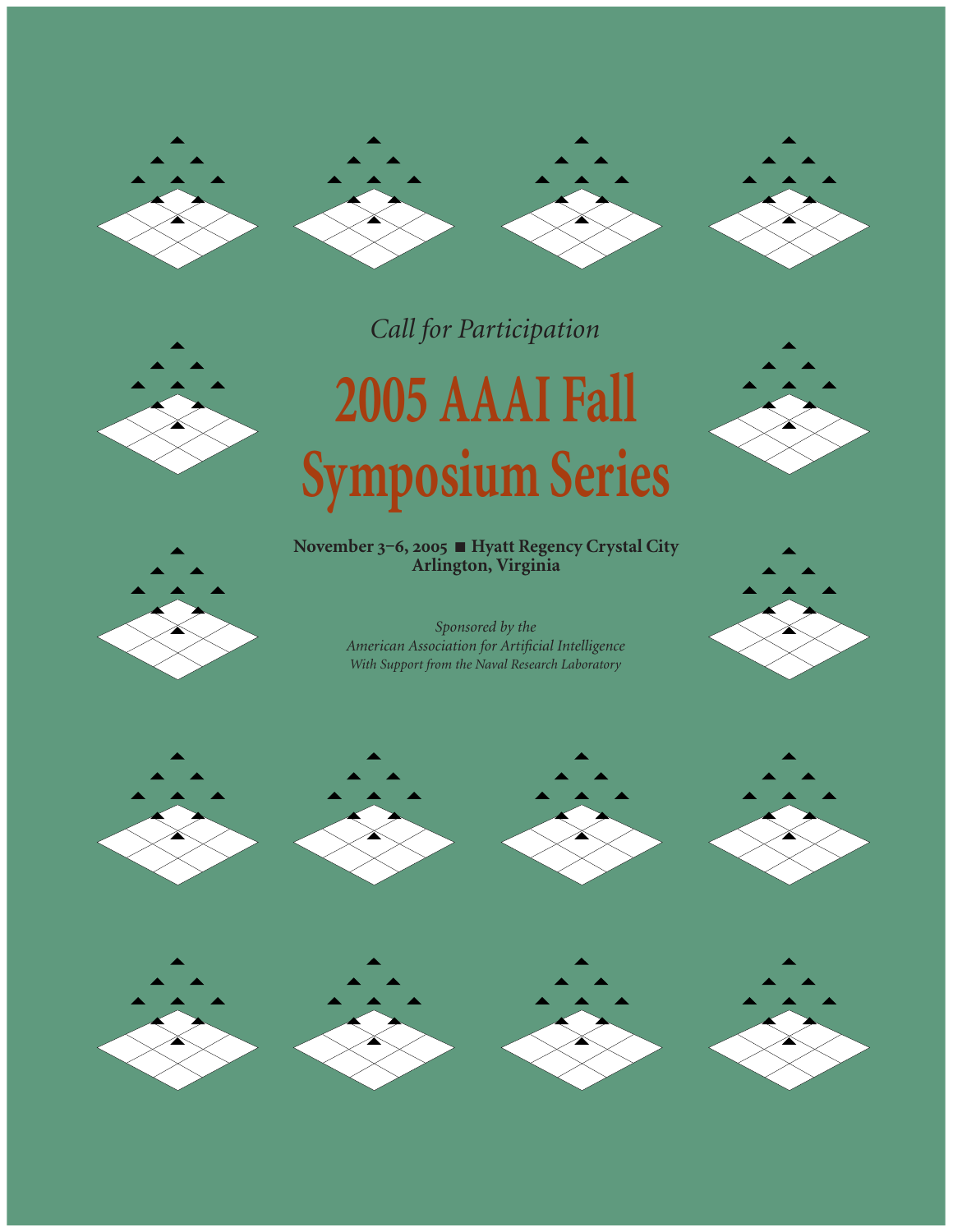#### **Important Deadlines**

- May 2, 2005: Submission due to organizers
- May 23, 2005: Notifications of acceptance sent by organizers
- September 13, 2005: Accepted camera-ready copy due to AAAI.

The American Association for Artificial<br>Intelligence is pleased to present the 2005<br>Fall Symposium Series, to be held Friday<br>through Sunday November 4-6 at the Hyatt Re-Intelligence is pleased to present the Fall Symposium Series, to be held Friday through Sunday, November 4-6 at the Hyatt Regency Crystal City in Arlington, Virginia. The Symposium Series will be preceded on Thursday, November 3, by a one-day AI funding seminar, which will be open to all registered attendees of FSS-05. The titles of the eight symposia are:

- Agents and the Semantic Web
- Caring Machines: AI in Eldercare
- Coevolutionary and Coadaptive Systems
- Explanation-Aware Computing
- *F* From Reactive to Anticipatory Cognitive Embodied Systems
- Machine Ethics
- Mixed-Initiative Problem-Solving Assistants
- **Ba Roles, An Interdisciplinary Perspective**

An informal reception will be held on Friday, November 4. A general plenary session, in which the highlights of each symposium will be presented, will be held on Saturday, November 5.

Symposia will be limited to 40-60 participants each. Participation will be open to active participants as well as a limited number of interested individuals on a first-come, first-served basis. Each participant will be expected to attend a single symposium. Working notes will be prepared and distributed to participants in each symposium. Registration information will be available on the AAAI web site in July 2005.

To obtain registration information, write to:

 AAAI Fall Symposium Series 445 Burgess Drive Menlo Park, CA 94025-3442 650-328-3123 650-321-4457 (fax) fsso5@aaai.org www.aaai.org/Symposia/symposia.html

#### **Submission Requirements**

Interested individuals should submit a paper or abstract by the deadline listed in the box at left. Please mail your submissions directly to the chair of the individual symposium according to their directions. *Do not mail submissions to AAAI.* See the appropriate section in each symposium description for specific submission requirements.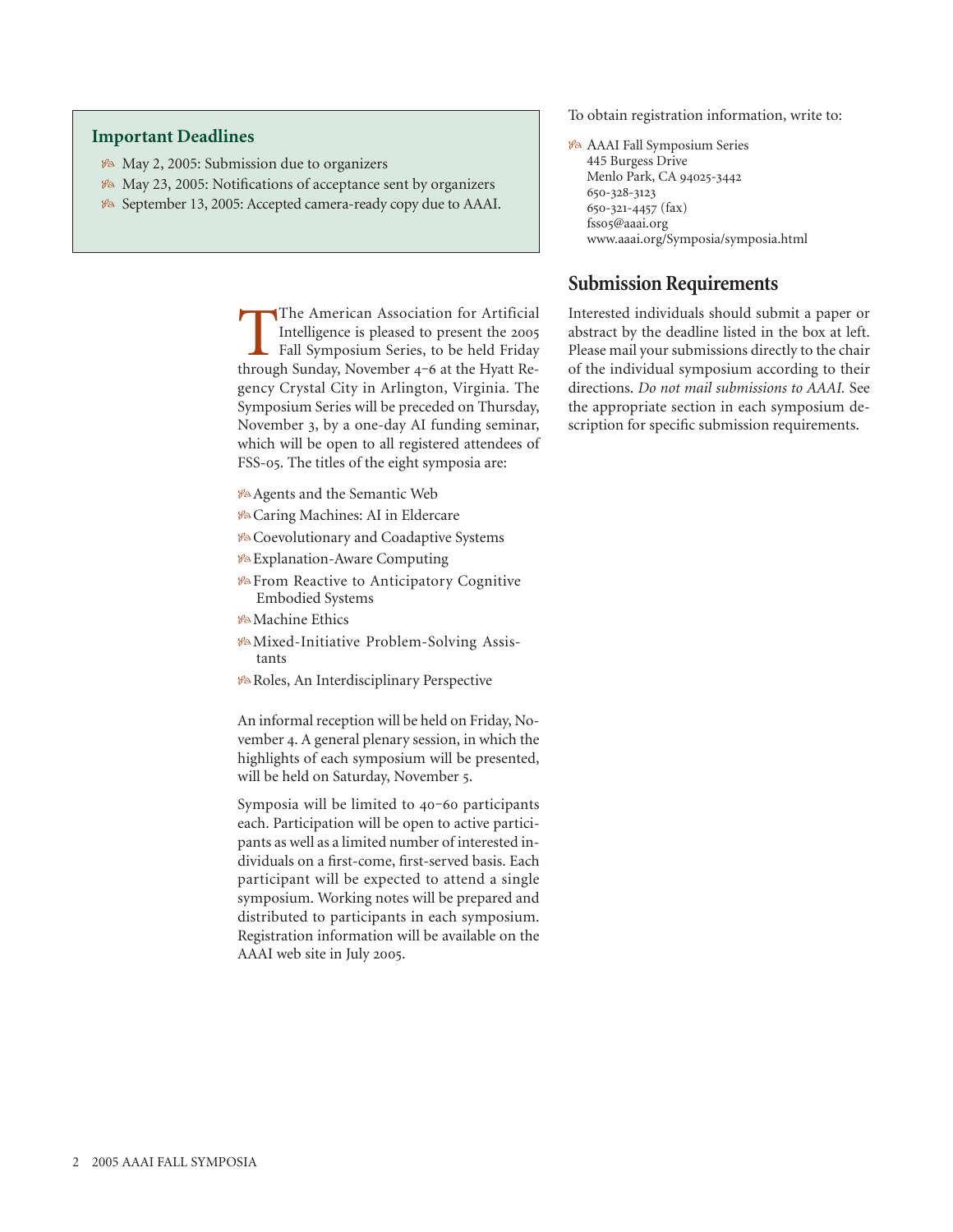The semantic web is based on the idea of dynamic, heterogeneous, shared knowledge sources providing machine-readable content in a similar way to that in which information is shared on the World Wide Web. Integral to this vision was a synergy with multiagent systems technology; agents could use this knowledge to achieve their own goals, producing new knowledge that could be disseminated or published within a common framework. Conversely, the semantic web would benefit from autonomous, distributed agents responsible for gathering or aggregating knowledge, reasoning and inferring new facts, identifying and managing inconsistencies, and providing trust and security mechanisms.

Previous workshops and discussion devoted to this topic have mainly focused on either the semantic web aspect or the agent aspect of the problem, and have failed to achieve an agreement on the common research issue, leaving several open problems unaddressed, such as the following:

*Knowledge Sharing:* The agent paradigm is successfully employed in those applications where autonomous, heterogeneous, and distributed systems need to interoperate in order to achieve a common goal, however this is possible if agents are able to share knowledge. Ontologies are a powerful tool to achieve semantic interoperability among heterogeneous, distributed systems.

*Syntactic Unification:* Data exchanged between service providers are typically based on different syntax, raising the problem of data mediation for interoperability. Ontologies, and mechanisms for mapping and translating across ontologies can address these problems.

*Discovery of Agent Capabilities:* Semantic-based discovery mechanisms and languages/ontologies for describing agent capabilities and predefined coordination mechanisms are needed to make the automatic discovery of services offered by agents and other providers.

*Agent Coordination:* Goal-directed composition typically involves planning across a space of existing actions, ensuring that data and control flow constraints are satisfied. Model checking techniques are required to ensure valid compositions, as well as temporal reasoning to validate control flow dependences. Such techniques need to accommodate semantic descriptions as well as avoiding live-lock situations that may lead to failure.

*Interaction Protocols:* Different agents expect specific messages to be choreographed in a precisely defined manner. Integration has to guarantee and enforce the communication protocols. Interoperable description frameworks are thus required to ensure that both parties understand and adhere to interaction protocols. The semantics of the terms used in these protocols is made explicit in ontologies.

This symposium aims to promote and foster a greater understanding of the synergy between multiagent Systems and the semantic web.

# **Organizing Committee**

Terry Payne (cochair), University of Southampton (trp@ecs.soton.ac.uk); Valentina Tamma (cochair), University of Liverpool (V.A.M.Tamma@csc.liv.ac.uk); Bijan Parsia, University of Maryland (bparsia@isr.umd.edu); David Martin, SRI International (david.martin@sri.com); Simon Parsons, Brooklyn College (parsons@sci. brooklyn.cuny.edu); Nick Gibbins, University of Southampton (trp@ecs.soton.ac.uk)

## **Additional Information**

For additional information, including submission instructions, please see www.daml.ecs.soton.ac.uk/AAAI-FSS05/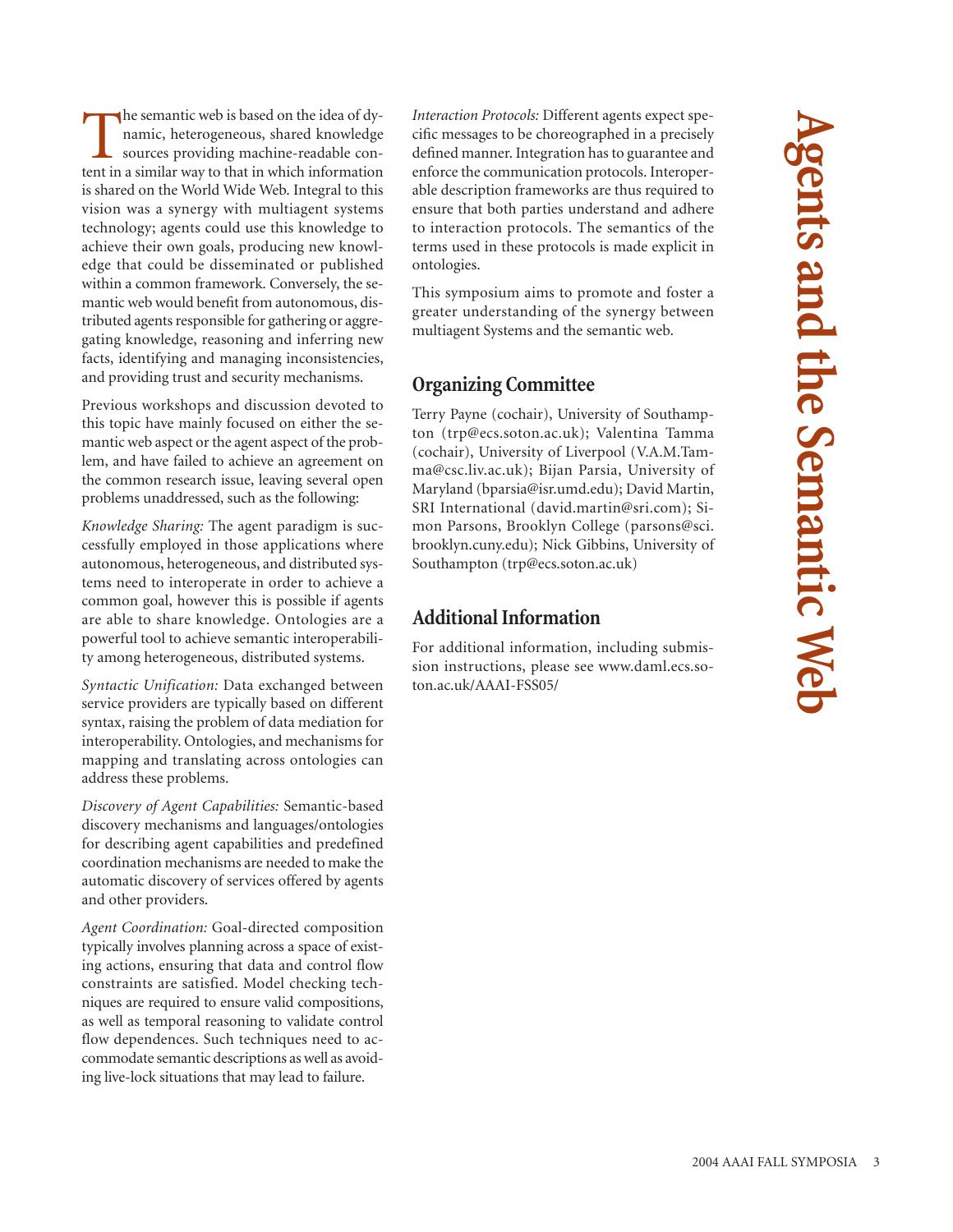**M** demographic crisis in the U.S., with the number of older adults skyrocketing<br>while the number of human caretakers dwindle demographic crisis in the U.S., with the number of older adults skyrocketing while the number of human caretakers dwindle. Combined with a strong desire by aging individuals to remain independent in their homes as long as possible, these conditions motivate technological solutions to human care-giving.

While this situation has inspired many research projects in AI, HCI and robotics over the last decade, most of these solutions have addressed only very narrow aspects of the total care-giving needs of older individuals. Social psychologists have identified a number of types of social support that people provide for each other, and this taxonomy may be useful in grasping the entire range of needs that an individual may have. Instrumental support provides material aid for individuals, such as help with shopping or household chores, and may require robotic assistance to effect. Informational and cognitive support provides advice, suggestions, and information that a person can use to address problems, and may require proactive reminding and intervention for individuals with cognitive impairments. Emotional and appraisal support involves the provision of empathy to help individuals manage their adverse emotional states and provide feedback that is useful for self-evaluation, and may help address loneliness and depression. Social network support helps an individual maintain an active social network, and can be provided by systems that introduce elders to others with similar interests or proactively take steps to maintain existing friendships.

The goal of this symposium is to bring together researchers in AI—including computational linguistics, planning, user modeling, social agents, robotics, intelligent sensing and machine learning—with researchers in gerontology, geriatrics health communication, public health and other medical sciences. The overall focus will be the design, implementation and evaluation of integrated intelligent support systems for older adults, and cover topics such as the following:

- Frameworks for integrating assistive and supportive technologies for older adults.
- **B**Approaches to maintaining trust and engagement between support systems and elders over years of use, while avoiding user complacency and over-reliance.
- User modeling and system adaptation over time.
- **R**ecognition, display, or management of affect to support system goals.
- **B**Uses and comparisons of different HCI modalities for older adults, including text, audio, embodied agents or robots, and other human factors issues.
- **B** Ethical and privacy issues.
- Approaches to evaluation of these systems and results from studies and clinical trials.

## **Submissions**

Potential participants may submit a technical paper (up 8 pages), or a short paper (up to 4 pages) in the form of an extended abstract or a description of a proposed demo. Potential participants who are unable to submit a paper are encouraged to submit a one-page statement of interest. PDFsubmissions in AAAI format should be sent to bickmore@bu.edu.

## **Organizing Committee**

Timothy Bickmore (chair), Boston University School of Medicine; Karen Haigh, Honeywell Laboratories; Stephen Intille, House\_n, Massachusetts Institute of Technology; Henry Kautz, Department of Computer Science & Engineering, University of Washington; Richard Simpson, School of Health and Rehabilitation Sciences, University of Pittsburgh

## **Additional Information**

For additional information, please see www.misu. bmc.org/~bickmore/eldertech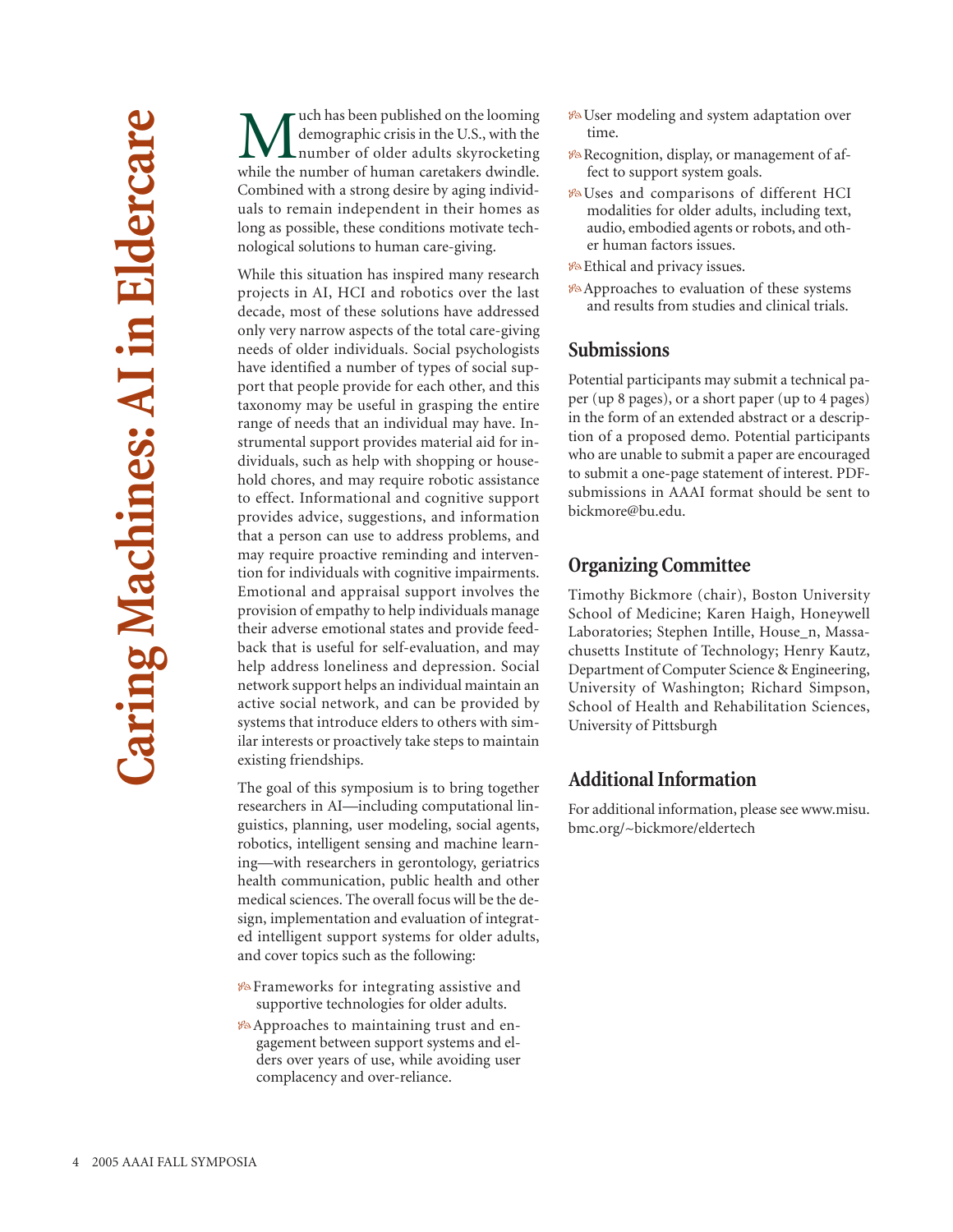**Coevolutionary and Coadaptive Systems Coevolutionary and Coadaptive System** 

**C**oevolutionary and coadaptive systems are<br>techniques in which multiple interacting<br>elements of a system are learned concur-<br>rently in relationship to one another. Such methtechniques in which multiple interacting elements of a system are learned concurrently in relationship to one another. Such methods include both competitive and cooperative systems. While competitive systems tend to involve evaluating a candidate solution using a coadapting opponent to measure its performance, cooperative systems tend to involve evaluating a collaborative assembly of multiple coadapting components. These systems offer promise for applications involving interactive domains.

Interest in coevolutionary and coadaptive systems has intensified in recent years as new theory has developed. Using tools such as evolutionary game theory and order theory, as well as tools drawn from multiobjective optimization, to describe the dynamics of coevolutionary algorithms and the structure of coevolutionary problems, analysis underscores the need to understand the relationship between the underlying problems one wishes to solve and the nature of the applied algorithms. This analysis has lead to more realistic expectations of the potential of coevolutionary and coadaptive systems, as well as clarifications of their goals. We have begun to see the design and implementation of more useful algorithms as a result.

As new applications of coevolutionary and coadaptive systems emerge in areas such as multiobjective optimization and robotics, they continue to reveal their advantages and drawbacks, exposing many interesting research issues. For example, questions surrounding problem decomposition and role assignment, among others, continue to present interesting challenges for researchers in the field. These and other research issues provide a compelling motivation for a symposium focused on contemporary topics in the field, including but not limited to the following:

- Methods and architectural issues
- Analysis
- **B**<sup>8</sup>Applications
- **B**Metrics and visualization
- **P**edagogy and philosophy

## **Submissions**

Those interested in participating in this symposium are invited to submit a technical paper, up to 8 pages in length, describing recent work or work in progress that the authors would like to discuss at the symposium. Please e-mail submissions in PDF format to the cochairs (mpotter or wiegand at aic.nrl.navy.mil) by the AAAI submission deadline.

# **Organizing Committee**

Mitchell A. Potter (cochair), Naval Research Laboratory; R. Paul Wiegand (cochair), Naval Research Laboratory; Anthony Bucci, Brandeis University; Edwin D. de Jong, Utrecht University; Kenneth A. De Jong, George Mason University; Liviu Panait, George Mason University.

## **Additional Information**

For additional information, please see cs.gmu. edu/~eclab/CoevolCoadapSystems.html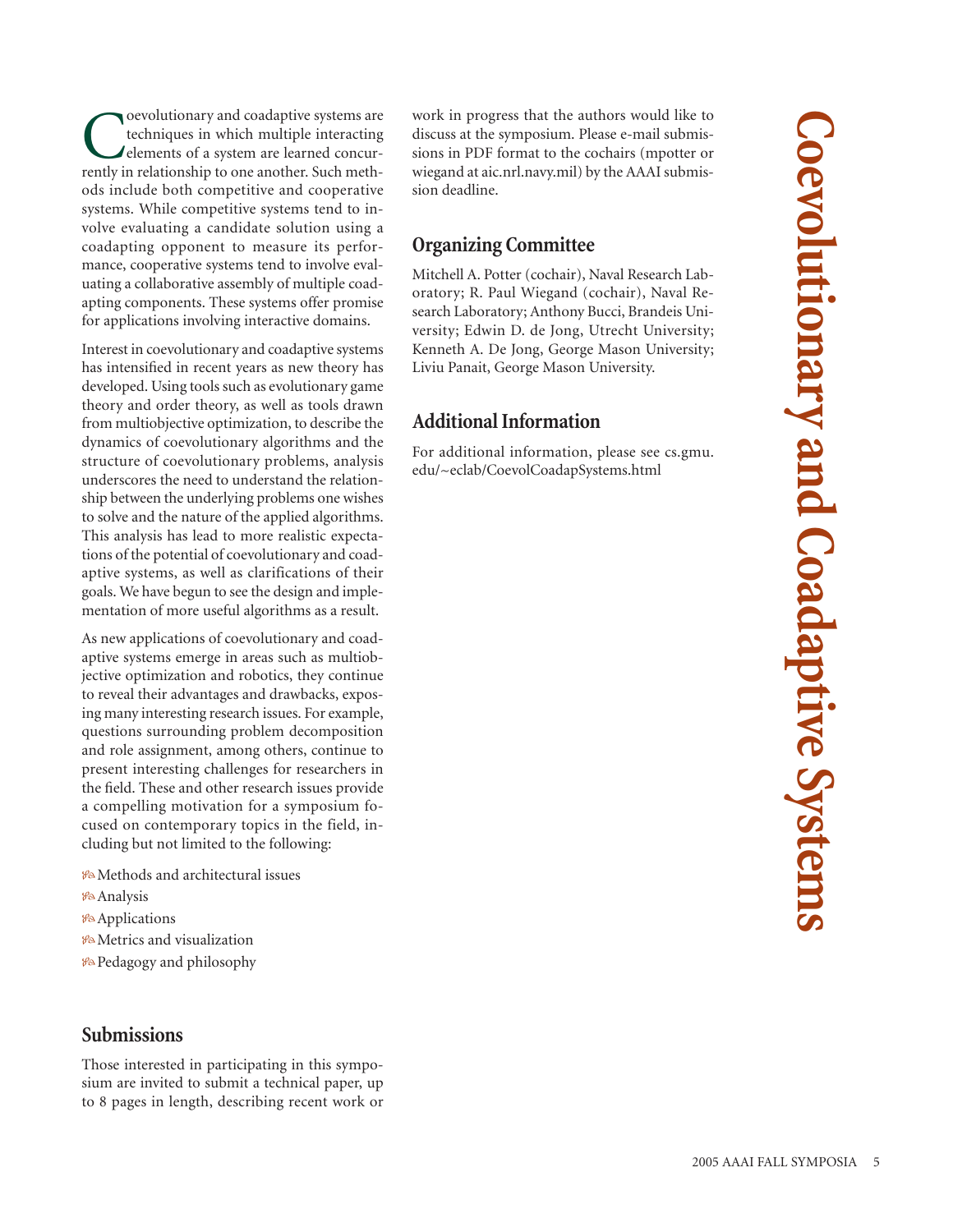With the introduction of intelligent,<br>dataptive systems and decision automa-<br>tion, the need arises for explaining system answers to the user with respect to the IT anadaptive systems and decision automation, the need arises for explaining system answers to the user with respect to the IT application's knowledge. The user is interested in how reliable a system's answers are. An obvious approach to increase confidence in the system's result is to output explanations as part of the result. Belief in a system can be increased not only by the quality of its output but, more importantly, by evidence of how it was derived. Such systems will become more robust and dependable. It is a psychological characteristic that the user wants to have some sense of control over the system. Such systems must justify their means and decisions.

Explanations as answers to why-questions are studied in depth in philosophy of science. Expert systems research operationalized explanations and derived aspects for good explanations. To fulfill these aspects, advanced models, methods, and tools are needed that provide mechanisms and techniques for structured management of explanation relevant information, effective ways for retrieving it, and the possibility to integrate explanation and application knowledge. Beyond technical aspects, it becomes important to understand explanations from social and philosophical perspectives on IT-applications.

The major goal of this symposium is to bring researchers, scientists from both industry and academe, and representatives from such different communities and fields as informatics, philosophy, and sociology, together to study, understand, and explore the aspect of explanation in IT-applications. Besides contributions and invited talks, this symposium will offer organized and open spaces for targeted discussions and creating an interdisciplinary community. As a result, a common understanding on the topic of explanationaware computing shall originate.

#### **Submissions**

Those interested in participating should send a three-page extended abstract describing their related work and areas of interest. Submissions may discuss work in any stage of development, from concepts and future directions to finished work. PDF submissions in AAAI format should be sent to trb@dfki.uni-kl.de. Admission to the symposium is decided upon at least two reviews of the abstracts. A limited number of participants will be invited to prepare long presentations or posters to start up discussion rounds on focused explanation-aware computing topics.

### **Organizing Committee**

Thomas R. Roth-Berghofer (Primary organizer), German Research Center for Artificial Intelligence DFKI GmbH / TU Kaiserslautern (trb@dfki.uni-kl.de); Stefan Schulz, Department of Systems and Computer Engineering, Carleton University, Ottawa, Ontario, Canada (schulz@sce. carleton.ca); Andrea Woody, Department of Philosophy, University of Washington, Seattle, USA (awoody@u.washington.edu)

## **Additional Information**

For additional information, please see exact2005. workshop.hm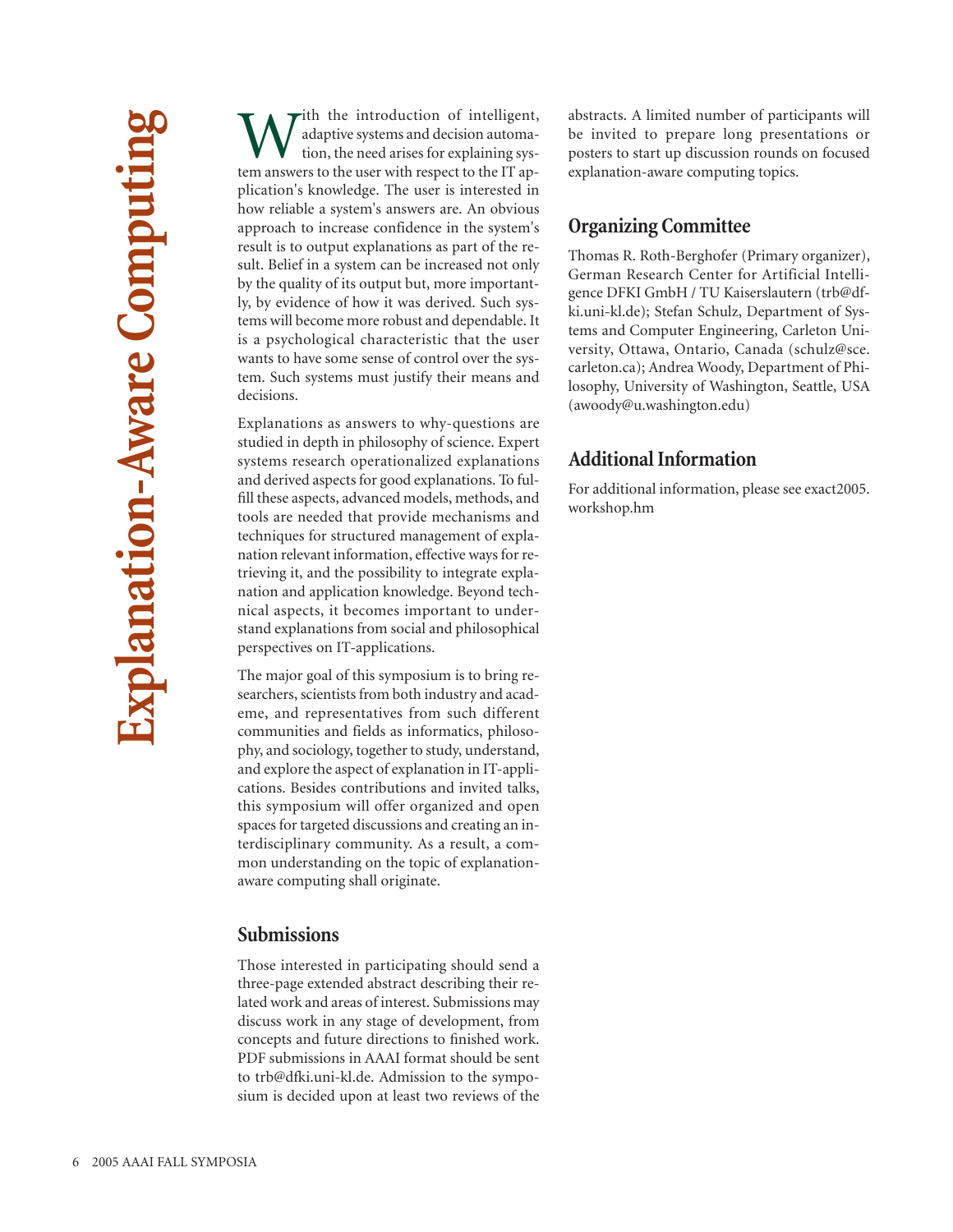I<br>ipat n order to deal with novel and dynamic environments, cognitive systems need sophisticated capabilities based on many kinds of anticipation.

Expectations and prediction-based control mechanisms underlie effective routinized behavior. Every step we take relies on the expectation that the floor will not give way beneath us; the pervasiveness of such expectations is highlighted by the surprise we experience when we suddenly lose our footing and by our ability to control and adjust it by using a prediction-control loop. Moreover, the ability of building higher order expectations about future events has been a major evolutionary and cognitive breakthrough for humans. Our representations are detached from the present here and now, and we can conceive forthcoming events - and even situations that will never be real. We are able to reason not only about what we experience, but about expected, desired and feared futures—our behavior can thus be really "driven by the future."

The aim of this symposium is to bring together scientists from several fields from AI and robotics to cognitive science and neuroscience interested in these topics to present, discuss and make further progresses toward the understanding of anticipatory cognitive systems situated in a real dynamic environment.

Some significant questions to be addressed are as follows:

- Which is the specific role of anticipatory mechanisms with respect to reactive ones, both in an evolutionary and architectural perspective? Which are the evolutionary stages leading from reactive to anticipatory systems, and from simpler to more complex anticipatory mechanisms?
- How do we exploit anticipatory capabilities for shifting attention, for selecting the appropriate features to perceive the environment and interacting with it, for selecting and regulating our behavior on the basis of representations of the future, expectations and goals?
- *F* Which is the relation between anticipatory processes and symbol formation?
- How are emotions and bodily responses related to anticipatory representations? How are anticipatory emotions such as fear and hope built and exploited?
- How do different anticipatory mechanisms

integrate and interact? Which kinds of representations they exploit? Which are their powers and limitations?

## **Submissions**

People interested in giving a presentation are encouraged to submit a technical paper (from 2,000 to 6,000 words, in PDF). Other participants should submit either a position paper, a statement of interest or an illustration of work in progress they would like to discuss. Submissions should be sent to fss05@mindraces.org. By targeting predefined questions and commenting challenging scenarios, the discussion will aim to the envisioning of complex architectures that integrate several anticipatory mechanisms across different cognitive levels.

# **Organizing Committee**

Christian Balkenius, Lund University, Sweden; Martin V. Butz, University of Würzburg, Germany; Cristiano Castelfranchi (chair), Institute of Cognitive Science and Technology of the CNR, Italy; Andrew Ortony, Northwestern University, USA; Deb Roy, Massachusetts Institute of Technology, USA

# **For AdditionalInformation**

For additional information, please see www.mindraces.org/events/fss05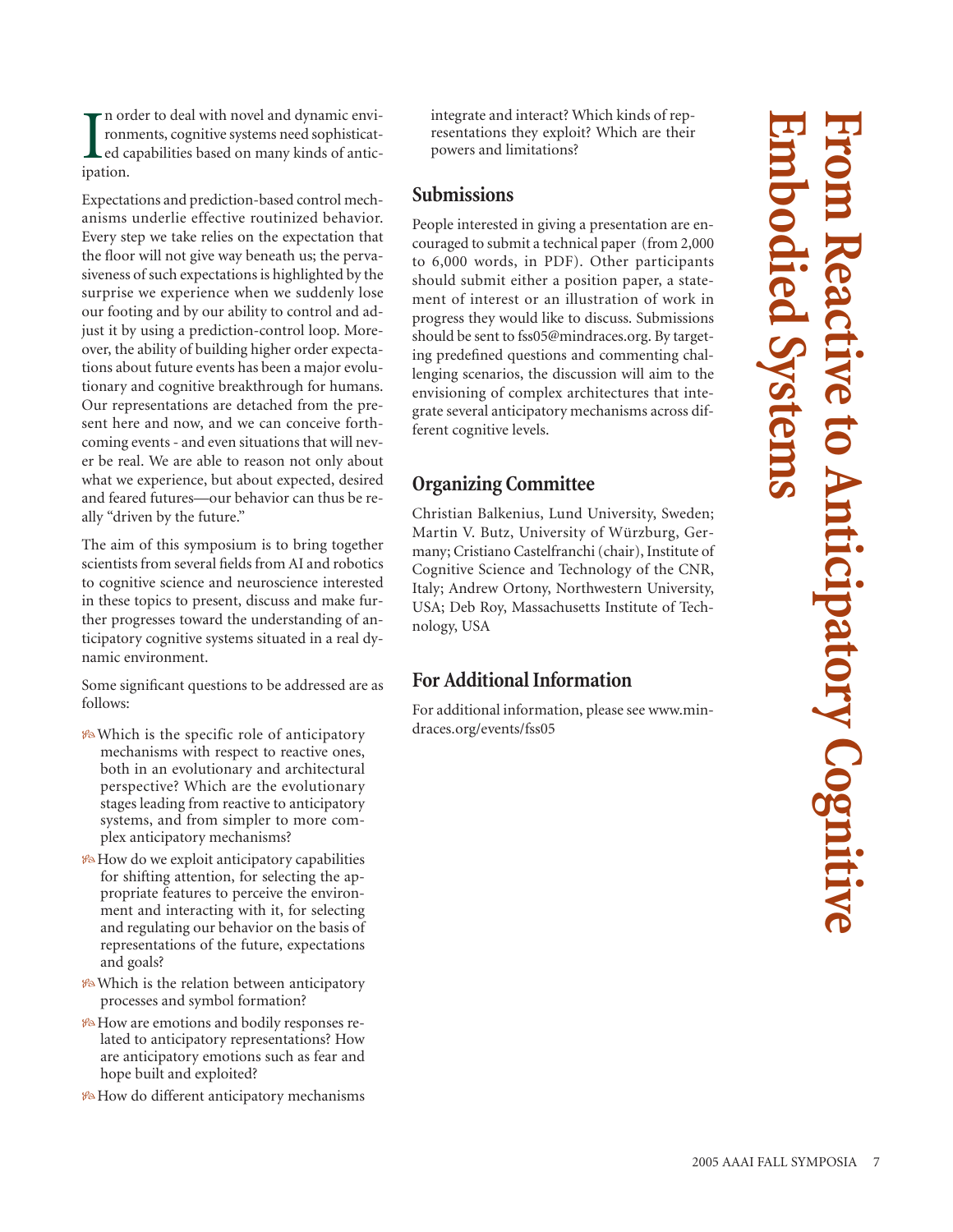**P** ast research concerning the relationship be-<br>tween technology and ethics has largely fo-<br>cused on responsible and irresponsible use<br>of technology by human beings, with a few peotween technology and ethics has largely focused on responsible and irresponsible use of technology by human beings, with a few people being interested in how human beings ought to treat machines. In all cases, only human beings have engaged in ethical reasoning. The time has come for adding an ethical dimension to at least some machines. Recognition of the ethical ramifications of behavior involving machines, as well as recent and potential developments in machine autonomy, necessitates this. In contrast to computer hacking, software property issues, privacy issues and other topics normally ascribed to computer ethics, machine ethics is concerned with the behavior of machines towards human users and other machines.

We contend that research in machine ethics is key to alleviating concerns with autonomous systems—it could be argued that the notion of autonomous machines without such a dimension is at the root of all fear concerning machine intelligence. Further, investigation of machine ethics could enable the discovery of problems with current ethical theories, advancing our thinking about ethics. We intend to bring together interested participants from a wide variety of disciplines to the end of forging a set of common goals for machine ethics investigation and the research agendas required to accomplish them. Topics of interest include, but are not restricted to the following:

- **B**Improvement of interaction between artificially and naturally intelligent systems through the addition of an ethical dimension to artificially intelligent systems
- Enhancement of machine-machine communication and cooperation through an ethical dimension
- **B** Design of systems that provide expert guidance in ethical matters
- $\mathcal{B}$  Deeper understanding of ethical theories through computational simulation
- Development of decision procedures for ethical theories that have multiple prima facie duties
- **B** Computability of ethics
- **<sup>8</sup>** Theoretical and practical objections to machine ethics
- **B** Impact of machine ethics on society

## **Submissions**

Potential participants are requested to submit either a full technical paper (not exceeding 5000 words) or a brief statement of interest (not exceeding 1000 words). Also invited are proposals for panels that state one or more fundamental issues/questions concerning machine ethics and take a stand on them supported by cogent arguments. Send submissions via email attachments to anderson@hartford.edu.

# **Organizing Committee**

Michael Anderson (cochair), University of Hartford (anderson@hartford.edu); Susan Leigh Anderson (cochair), University of Connecticut (susan.anderson@uconn.edu); Chris Armen (cochair), Trinity College (chris.armen@trincoll. edu)

# **Additional Information**

For additional information, please see www.machinerthics.org.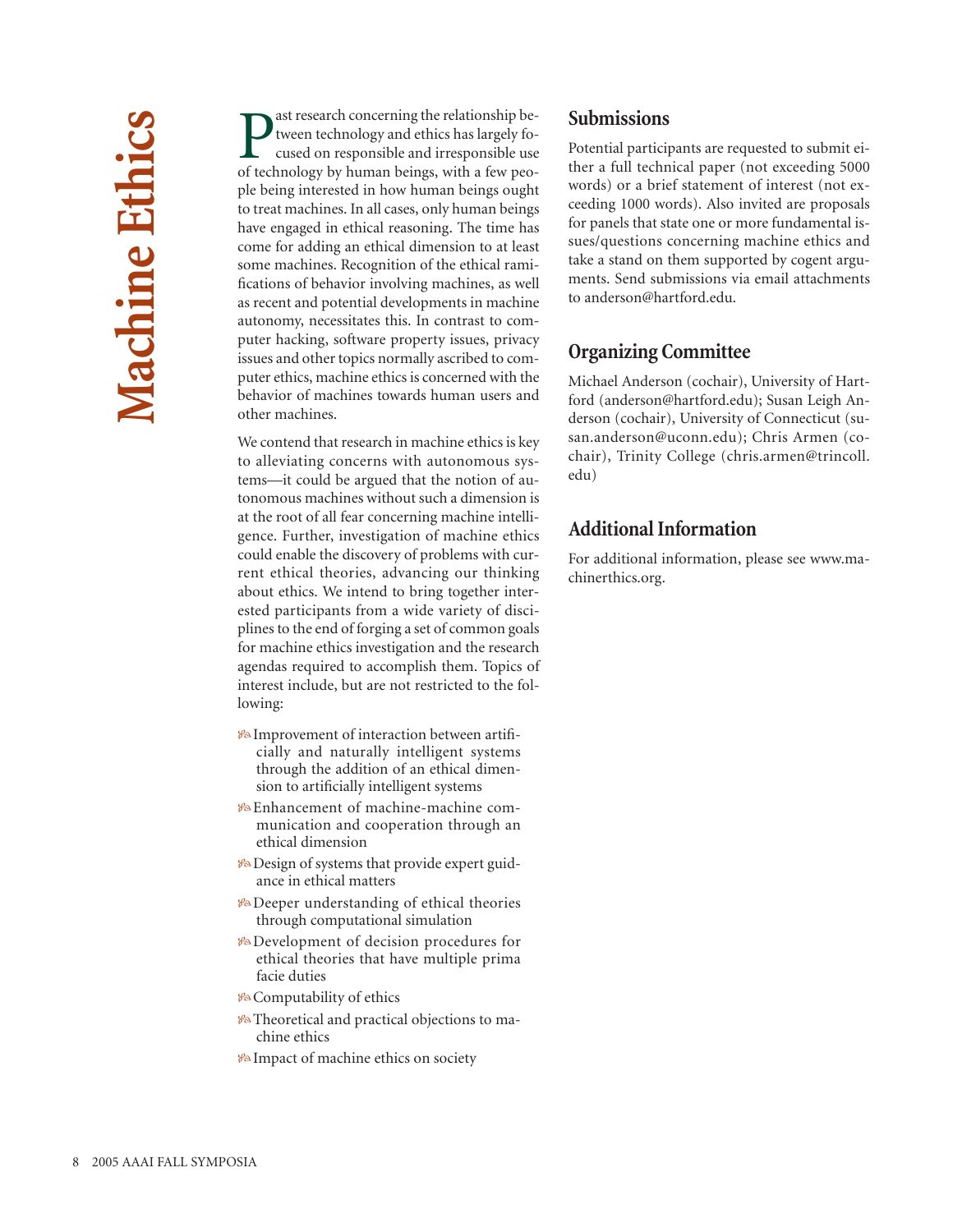ixed-initiative (MI) problem solving concerns the development of cooperative assistants whose user interactions are determined by problem-solving context and the relative knowledge and skills of system and user rather than by fixed roles. By dynamically integrating the contributions of the user and system, such systems enable each to contribute what it does best. Moreover, dynamic and flexible userinteraction facilitates adaptation to differences in knowledge, experience, and preferences among different users and to changes in needs and preferences in individual users over time. Unfortunately, few MI systems have been deployed. Development of mixed-initiative systems gives rise to several challenging issues, including

dialogue management, user modeling, goal recognition, domain modeling, and problemsolving strategy selection. Those systems that have been implemented have typically been quite domain specific, which has impeded their reuse for other tasks.

The goal of this symposium is to identify the principles underlying the design of MI systems and to encourage their development and application. Towards this goal, this workshop will provide a forum for interested researchers to share, discuss, and learn about experiences with, best practices on, and general issues concerning mixed-initiative problem-solving approaches, including the following:

- Agent interfaces
- Case studies of successful MI systems
- Characterization of domains amenable to MI approaches
- Comparisons of MI systems
- Conversational case-based reasoning
- Conversational problem solving
- Dialogue management and discourse grammars
- **Ba** Dialogue recovery strategies
- Exploiting user feedback
- Evaluation methodologies, metrics, and measures
- Explanation strategies and techniques
- $\frac{1}{8}$ Initiative sharing strategies
- Intelligent assistants
- Intelligent tutoring systems
- Intelligent and adaptive user interfaces
- Knowledge capture
- Learning apprentice systems
- Learning strategies for MI systems
- MI planning and scheduling systems
- Novel MI approaches and applications
- Personalization
- $\mathcal{P}\circ\mathsf{Problem}$  (e.g., plan) recognition
- Recommender systems
- Task modeling for MI systems
- Task-oriented interfaces
- User modeling

This symposium will include invited talks, a panel, poster sessions (for all oral presentations), and multiple discussion periods to help foster significant interactions among participants.

## **Submissions**

Potential participants who would like to present relevant work recently completed or in progress are invited to submit a short paper (4–6 pages). We also welcome extended abstracts (1–2 pages) that outline your relevant research activities, publications, and goals for participation.

# **Organizing Committee**

David W. Aha, (cochair), Naval Research Laboratory; L. Karl Branting (cochair), BAE Systems; Marie desJardins, University of Maryland Baltimore County; Kurt Fenstermacher, University of Arizona; Karen Myers, SRI International; Stephen F. Smith, Carnegie Mellon University; Gregory Sullivan, BAE Systems; Gheorghe Tecuci, George Mason University

# **Additional Information**

For additional information on submissions (e.g., deadline, format, e-mail address), please see http://home.earthlink.net/~dwaha/research/mee tings/fss05.